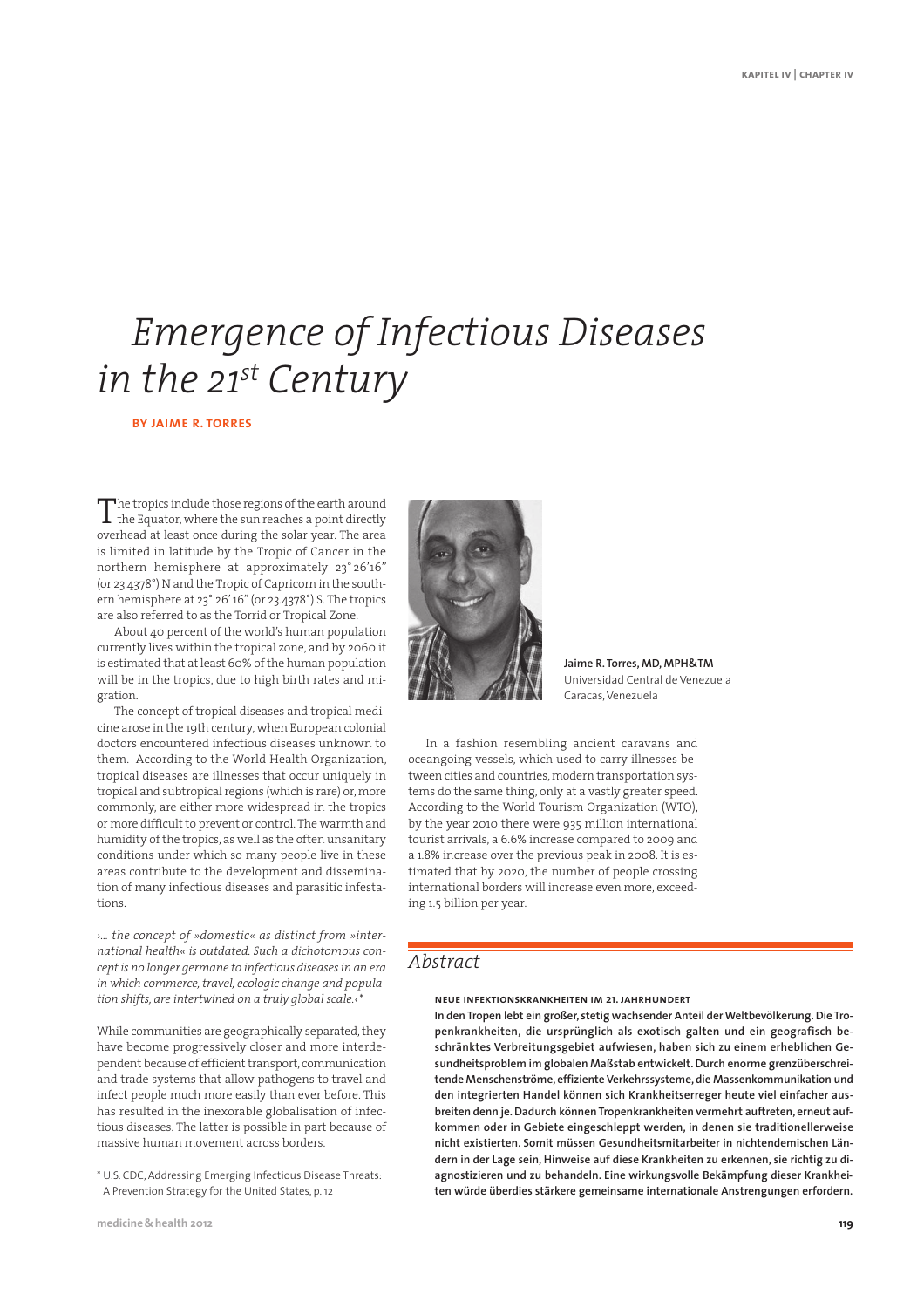

## **figure 1 international tourist arrivals by region of desitnation 1991– 2010\***

Source: World Tourism Organization. UNWTO World Tourism Barometer [accessed 12 April 2011]. Available online at: www.unwto.org/facts/eng/barometer.htm

There is a growing awareness among health-care professionals that, as people travel more frequently to remote places and global trade expands, more people will return home carrying unusual infectious diseases that, until recently, have only seriously beleaguered the developing world. Global travel is relevant not only because of the increased propagation of contagions, but also because transit itself often contributes to the spread of disease.

Of note, the transmission routes of infectious tropical diseases do not flow exclusively from poorer populations to richer ones. Indeed, as history has often revealed, when people of developed countries come into contact with isolated or developing populations, it is the health of people from developing societies that tends to be impacted most severely.

As of 2011, mankind is confronted with about 350 generic infectious diseases, distributed in a seemingly random fashion across 220 countries. Over 1,600 human pathogens have been reported, each with a specific set of phenotypic, genomic, biotype and susceptibility characteristics. On average, three new diseases are described every two years – and remarkably, a »new« infecting organism is published every week.

At present, there are many new emerging tropical infectious diseases. Good recent examples are SARS, West Nile encephalitis, Chagas' Disease and dengue fever. Most of the newly recognised infectious tropical diseases are originally zoonoses from wild creatures, especially mammals, which at a given moment, may jump from animals to humans. As human population increases, wildlife is progressively crowded into eversmaller areas, and the chances for crossing over multiply. Some pathogens may be picked up by hunting or accidental contact; others, such as Nipah virus, go from wildlife to livestock, then to people. Since humans have evolved no resistance to zoonoses, these diseases can be extraordinarily lethal.

The emergence of tropical and »exotic« diseases as a public health problem certainly affects the whole world. This became apparent yet again in August 2007, in Castiglione di Cervia and Castiglione di Ravenna, two small villages of the province of Ravenna, Region Emilia-Romagna, Italy, where a sudden large outbreak of chikungunya fever, which is normally found in the Indian Ocean region, occurred. When more than two hundred residents developed high fevers, joint pain and exhaustion; summer vacations were cancelled and African immigrants were blamed. However, public health officials eventually traced the epidemic back to an Italian citizen who had recently been visited by a relative returning from Kerala in India; the high density of tiger mosquitoes (*Aedes albopictus*) – invaders from Albania – contributed to the rapid spread of the disease. More recently, authoctonous dengue infection has been documented in Nice, South-East France, where *Aedes albopictus* is also established, and in Southern and Central Florida in USA, where *A. aegypti* was never eradicated.

Whereas Chagas' disease, paradoxically, exhibits a decreasing health and economic impact in endemic countries, due to successful multi-national control programs aimed principally at the interruption of vectorial and transfusional transmission, the illness now appears to be emerging outside these areas. Some European countries, especially Spain and Italy, as well as Australia, increasingly recognise cases of Chagas' disease as a consequence of recent trends in immigration from Latin America, and the disease may become a significant cause of chronic cardiomyopathy in the near future. In countries where vectorial transmission does not occur, blood or organ grafts from infected donor and congenital infection would be the main modes of transmission of *Trypanosoma cruzi*. Besides changes in national policies with respect to the screening of blood donations already in effect, further specific preventive strategies would need to be developed and implemented at a national level in order to control non-vectorial transmission in these new distribution areas.

The concept of imported tropical diseases (ITD) is emerging. As described before, many tropical pathogens are not restricted to the tropics, and may be diagnosed instead in countries of the developed world in common travellers, immigrants and travellers visiting friends and/or relatives (VFR).

Tropical diseases manifesting in endemic areas and